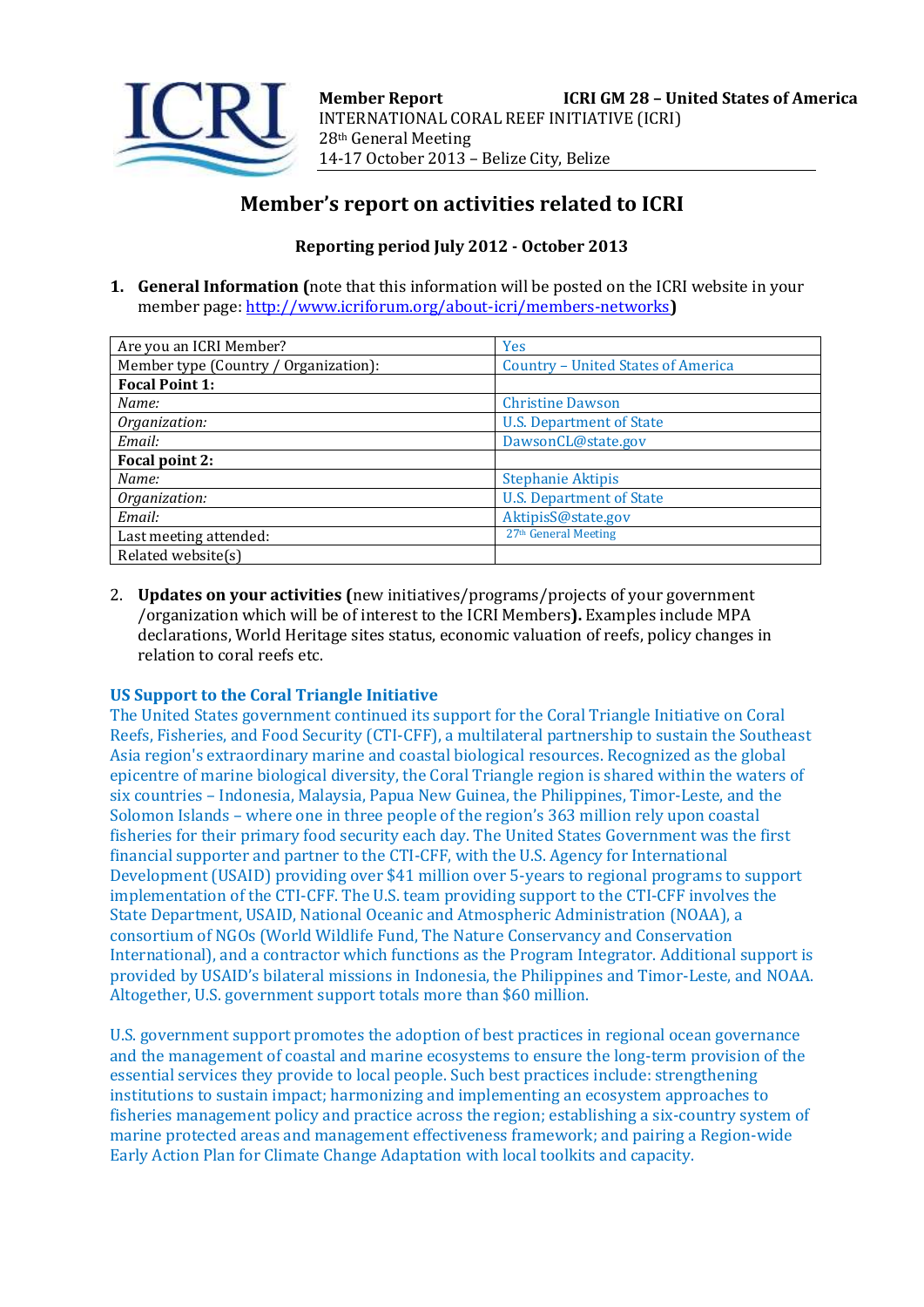In FY2014, USAID and NOAA will support the enhancement of scientific and technical capacity surrounding oceans, coasts, weather and climate across Asia and the Pacific Islands, including the Coral Triangle, Philippines, Indonesia and Timor-Leste. Technical assistance areas will include disaster risk reduction and resilience across Asia-Pacific; climate services and adaptation in the Pacific Islands; combating IUU fishing and promoting sustainable fisheries management in Asia; and improving oceans, coasts, weather, and climate science.

### **ECO-FISH Program in the Philippines**

Through the new ECO-FISH Program, USAID is assisting the Philippines Government and local communities to enhance fisheries productivity and livelihoods. ECO-FISH is assisting in the implementation of an ecosystem-based approach to fisheries management. The program is using a Growth, Control and Maintenance approach to increase and "grow" fish populations; "control" access, use of closed seasons and proper gear, and establish a national licensing system; and "maintain" the system by increasing capacity and revenue streams. The program is working in eight national "Marine Key Biodiversity Areas" to strengthen fisheries management and enforcement.

### **Status Review of 82 Species of Coral under the U.S. Endangered Species Act**

The U.S. government has continued the process initiated by the October 20, 2009 petition from the Center for Biological Diversity to list 83 species of coral in the Caribbean and Indo-Pacific as threatened or endangered under the U.S. Endangered Species Act (ESA). On December 1, 2012, the National Oceanic and Atmospheric Administration (NOAA), as the lead agency tasked with overseeing the U.S. government response to the petition, proposed ESA listings for 66 coral species: 59 in the Pacific Ocean and seven in the Atlantic/Caribbean. In the Pacific Ocean, seven species are proposed as endangered and 52 as threatened. In the Atlantic/Caribbean, five are proposed as endangered and two as threatened. In addition, NOAA proposed that the two threatened Atlantic/Caribbean species—elkhorn and staghorn corals— be reclassified from threatened to endangered.

On February 25, 2013, NOAA Fisheries extended the comment period on the proposed listing determinations of 66 reef-building coral species and the proposed reclassifications of elkhorn (*Acropora palmata*) and staghorn (*Acropora cervicornis*) corals under the ESA. Comments were accepted until April 6, 2013, and public hearings were held in Florida, Puerto Rico, U.S. Virgin Islands, Hawaii, American Samoa, Guam, Commonwealth of Northern Mariana Islands and Silver Spring, MD.

In September 2013, NOAA announced an extension of up to 6 months to make a final determination on the proposed rule. The extension will be used to gather additional data from experts in the field to inform the final rule and resolve conflicts identified after reviewing the public comments.

# **National Coral Reef Monitoring Plan**

The NOAA Coral Reef Conservation Program recently initiated the National Coral Reef Monitoring Plan (NCRMP), a strategic framework to observe biological, physical, and socioeconomic parameters to monitor the status and trends of all U.S. coral reef ecosystems. In partnership with the NOAA Ocean Acidification Program, NCRMP includes a novel array of fixed in situ instruments and observations of calcification, growth, and bio-erosion rates, and community biodiversity. The biological component of NCRMP includes random stratified sampling of coral and fish community structure. The climate component includes thermal stress monitoring, via satellites and in situ instrumentation, ocean acidification monitoring, via fixed Moored Autonomous pCO2 (MAPCO2) buoys, and wide-scale water sampling. The socioeconomic component includes random stratified sampling of residents in inhabited islands/counties in direct proximity to coral reefs via in-person or telephone surveys on knowledge, attitudes, and perceptions of coral reef issues and human use of coral reef resources. In 2013, biological surveys were conducted in the U.S. Virgin Islands, Flower Garden Banks, and Main Hawaiian Islands; climate observations were conducted in Florida, U.S. Virgin Islands, Main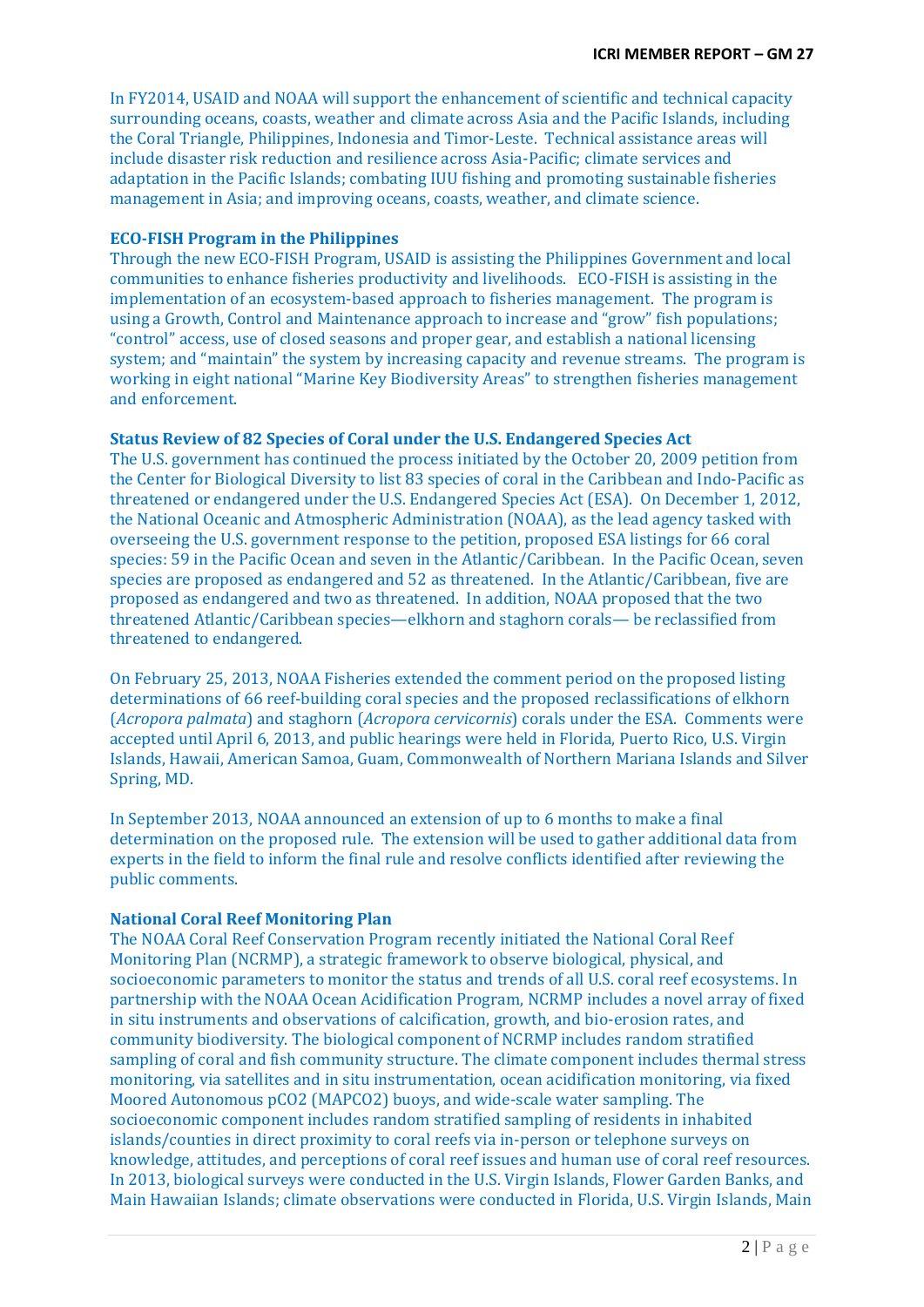Hawaiian Islands, and the Northwestern Hawaiian Islands; socioeconomic surveys in Florida and American Samoa are planned for late-2013/early-2014.

### **Invasive Lionfish Control Initiatives**

Several initiatives are underway to respond to invasive lionfish in MPAs of the Wider Caribbean region. MPAs around the region are struggling to deal with the threats lionfish pose to coral reefs. However, success stories are emerging in some MPAs where lionfish are being controlled. A strong partnership between NOAA and CONANP (Mexico) is developing approaches to lionfish control in CONANP MPAs along the Yucatan. This effort is documenting community responses to lionfish control such as engaging multiple sectors including the dive industry, commercial fishers, organized volunteers, and the general public to reduce lionfish densities and ecological impacts. A lionfish web portal is under construction to provide training modules, research, monitoring, and outreach information. A lionfish regional strategy has been completed and will be published soon by ICRI. The strategy calls for MPA managers in the Caribbean region to develop control plans protecting native reef fish communities and coral reefs from lionfish impacts. The 6th Annual Lionfish Special session at GCFI Corpus Cristi, TX will be held Nov 5 with over 30 presentations on new lionfish research. A workshop on "Lionfish harvesting challenges and opportunities" will also be held Nov 4 at GCFI Corpus Cristi, TX to address harvesting lionfish control efforts around the region. For more information, contact James Morris, NOAA a[t james.morris@noaa.gov](mailto:james.morris@noaa.gov)

### **U.S Jurisdictional Capacity Assessments**

NOAA's Coral Reef Conservation Program is investing in capacity assessment efforts to build more sustainable coral reef conservation communities in partnership with U.S. coral reef jurisdictions (American Samoa, the Commonwealth of the Northern Mariana Islands, Florida, Guam, Hawaii, Puerto Rico, and United States Virgin Islands). The purpose of the assessments is to identify technical and management capacity gaps in each of the jurisdictions and provide recommendations to understand the capacity gaps in local agencies with the responsibility to manage coral reefs, as well as to engage the larger conservation communities in the jurisdictions, other federal partners in the United States Coral Reef Task Force, and NGOs on how best to assist in improving management capacity to further efforts to protect coral reefs. American Samoa, Hawaii, Puerto Rico and United States Virgin Islands assessments are completed. The Commonwealth of the Northern Mariana Islands, Florida and Guam are underway and expected to be completed by December 2013. To learn more, see:

<http://coralreef.noaa.gov/aboutcrcp/strategy/reprioritization/capacityassessments/>

# **Climate Adaptation Planning**

The Climate Change Working Group (CCWG) of the U.S. Coral Reef Task Force has begun a collaborative project to explore frameworks and methodologies for climate change adaptation planning for coral reef management. Funded by the Environmental Protection Agency (EPA) and NOAA, the project is engaging federal and regional experts to: review recent advances in assessment and planning for climate change by coral reef practitioners; and use this information to tailor recent theoretical adaptation methods into a form that is more useful for coral reef management. The resulting coral adaptation-planning framework will be piloted, critiqued and revised at a stakeholder meeting in the Pacific Region in 2014.

### **Enforcement Capacity Building in Micronesia**

In 2013, the Pacific Islands Managed and Protected Area Community (PIMPAC), Micronesia Conservation Trust, and Pew Charitable Trusts, in partnership with the Guam Division of Aquatic and Wildlife and the Guam Supreme Court, implemented a series of compliance and enforcement trainings, which focused on coral reef MPAs and new laws protecting reef sharks resulting from the recent declaration of shark sanctuaries in the region. The trainings included: an MPA Enforcement training for 20 officers from state enforcement agencies in Palau, October, 2012; an enforcement learning exchange in Kosrae between community based MPA Managers in Yap and Kosrae, February, 2012; and a week-long Community MPA Compliance and Enforcement Training for 28 residents from 16 outer atolls in the Marshall Islands to introduce simple,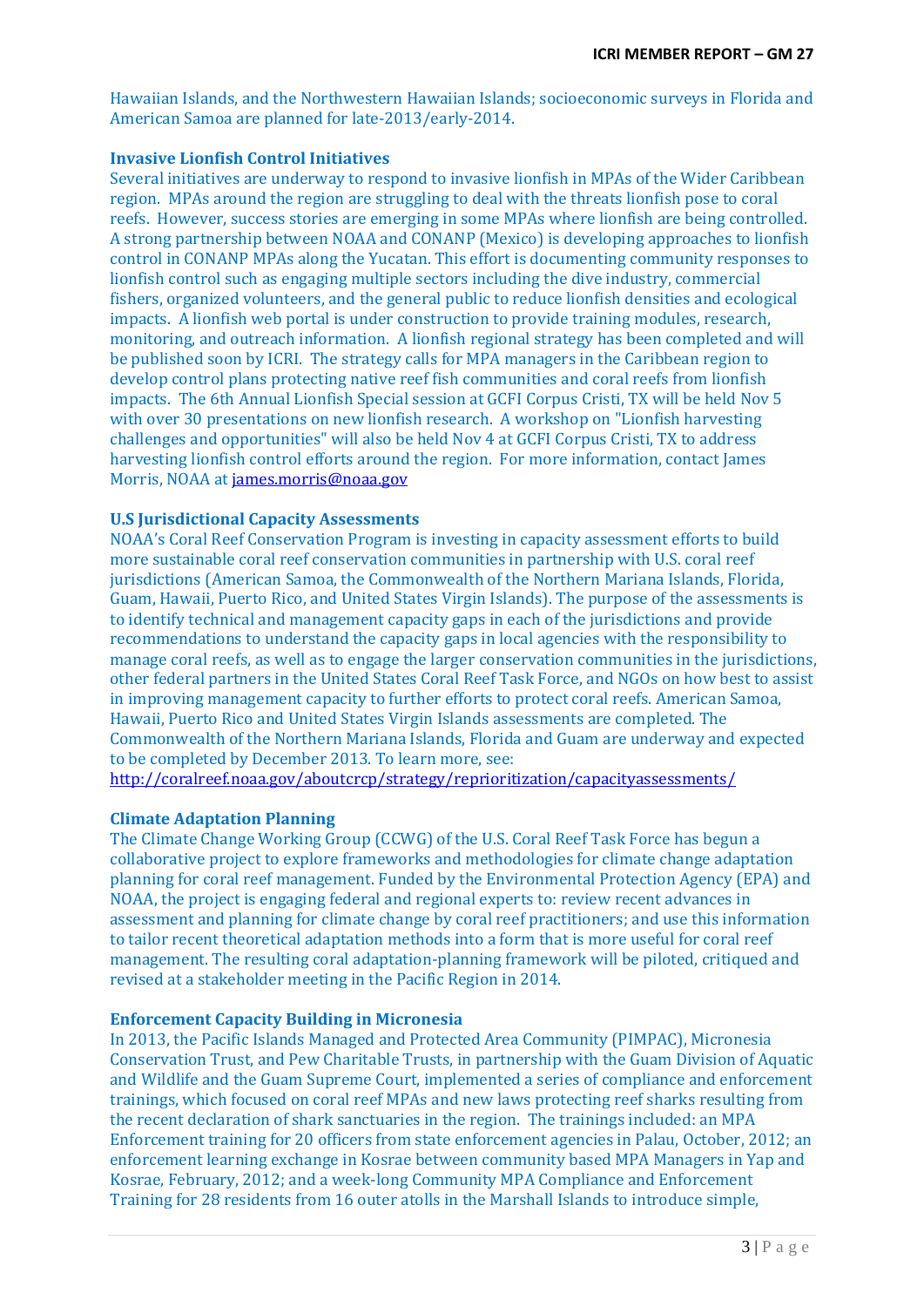effective ways to improve fisheries enforcement of fisheries, MPAs, and other natural resource rules and regulations, August, 2013. The trainings have resulted in the development of enforcement strategic action plans and a local enforcement task force to increase collaboration. On May 9, the Governor's Association of Palau approved the formal recognition of the Alliance of Palau Conservation Officers (APCO), which is advised by PIMPAC Mentor Wayne Andrew. APCO coordinates marine enforcement efforts across communities, state and national enforcement organizations for more effective compliance and enforcement in Palau waters.

### **Our Florida Reefs**

NOAA's Coral Program has been working closely with the State of Florida to design and initiate "Our Florida Reefs," a community planning process for SE Florida's coral reefs (ourfloridareefs.org). Hosted by the Southeast Florida Coral Reef Initiative (SEFCRI), this planning process brings together the community of local residents, reef users, business owners, visitors and the broader public in Miami-Dade, Broward, Palm Beach, and Martin counties to discuss the future of coral reefs in this region. The process is designed to increase public involvement in the future management of southeast Florida's coral reefs by seeking input from community members on the development of recommendations that can become part of a comprehensive management strategy to ensure healthy coral reefs in the future.

### **Economic Value of U.S. Coral Reefs**

Based on data included in NOAA's literature review and meta-analysis report titled, *The Total Economic Value of U.S. Coral Reefs: A Review of the Literature*, the total economic value of coral reefs for the United States is almost 3.5 billion dollars. The report, released in July 2013, summarizes the economic valuation studies that were conducted over a ten year period for all U.S. coral reef jurisdictions

### **Mapping of U.S. Coral Reef Ecosystems**

The National Summary of NOAA's Shallow-water Benthic Habitat Mapping of U.S. Coral Reef Ecosystems was released in December 2012. The report encompasses 10 areas of highly productive reef regions and provides key information on NOAA efforts to map more than 3 million acres (12,100 km2) of shallow-water (0-30 meters) coral reef habitats spanning the Pacific, Atlantic and Caribbean.

http://coralreef.noaa.gov/aboutcrcp/news/featuredstories/jan13/

# **NOAA Collaboration with the Great Barrier Reef Marine Park Authority**

NOAA's CRCP program is collaborating with the Great Barrier Reef Marine Park Authority (GBRMPA) under the AusAID-funded Australia-Caribbean Coral Reef Collaboration. NOAA shares expertise and networks relating to climate change adaptation and coral reef conservation and engages with a number of priority regional projects, including development of a regional plan of action for coral reefs in the Caribbean and a monitoring multitool for coral reef managers. This work continues to build the foundations for a strategic initiative to compile resources and guidance to support coral reef managers dealing with climate change.

### **Reef Smart**

The NOAA Coral Reef Conservation Program also launched Reef Smart, an education initiative designed to engage students, stakeholders and policy makers to increase the awareness of NOAA's coral reef ecosystem research and discuss ways NOAA existing technology, data and expertise can be leveraged to support the needs of local managers in coral reef priority areas.

# **Land-based Sources of Pollution Initiatives**

NOAA Coral Reef Conservation Program: Over the past year, the NOAA Coral Reef Conservation Program has invested significantly in addressing land-based sources of pollution (LBSP) across seven domestic States and Territories. These efforts include: watershed management planning, building local capacity to address watershed issues, implementing best management practices to mitigate LBSP inputs, and monitoring the biological effects of LBSP on coral reefs. More information at: http://www.coris.noaa.gov/portals/steer/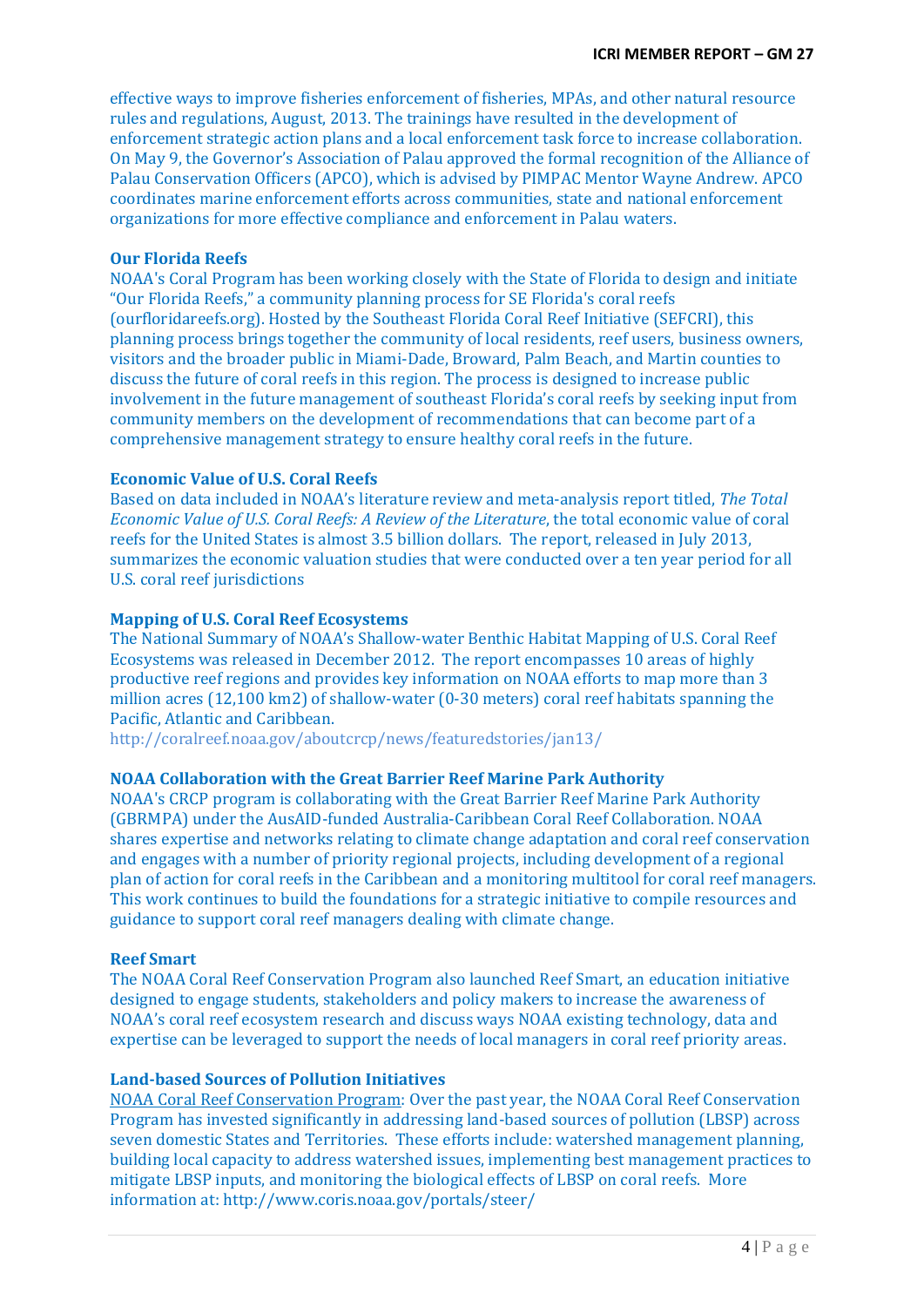U.S. Coral Reef Task Force Watershed Partnership Initiative: Recognizing that the threat of landbased sources of pollution on coral reef ecosystems crosses multiple jurisdictional boundaries and authority and responsibility to address it falls to a multitude of governmental and jurisdictional levels, the U.S. Coral Reef Task Force initiated a Watershed Partnership Initiative in 2009. The intent of this partnership is to coordinate agency resources and expertise to implement geographically specific and integrated activities, while also promoting consistent and strengthened application and enforcement of laws and authorities intended to address landbased sources of pollution. The U.S. Coral Reef Task Force is implementing this partnership approach in three watersheds, Guánica Bay/Rio Loco in Puerto Rico (2009) and Ka'anapali in West Maui, Hawai'i (2010), and Faga'alu in American Samoa (2012).

US Environmental Protection Agency: EPA is advancing programmatic activities to protect coral ecosystems and would like to work with regional partners to ensure they focus on issues and in areas that complement on-going conservation activities congruent with the Clean Water and Clean Air Acts. EPA has increased engagement and collaboration in Puerto Rico and the US Virgin Islands to support coral reef management.

Hawaii Watershed Management: In December 2012, NOAA issued the release of a comprehensive management plan to combat pollutant damage to corals along the coast of west Maui, Hawaii. The plan focuses on the Wahikuli and Honokawai watersheds and was developed using input from community meetings and public comments. The plan is the first in the state of Hawaii to comprehensively address how runoff is affecting reef health and includes actions the government, private sector, and community members can do to ensure the delivery of valuable and vital ecosystem goods and services.

### **3. Contribution to the ICRI GM**

*Your responses to the following questions will assist the Secretariat in assessing contributions towards the major themes of the current ICRI action plan and objectives of the general meeting.*

#### **a. Community-based monitoring**

Are you engaged in, or support community-based monitoring in your marine areas? If so, think about what works and what doesn't with it to be prepared for workshop discussions on this topic. The discussions will revolve around:

- The benefit of community-based monitoring for management and reporting
- Way forward and how countries could support each other through a network of persons involved in monitoring and an online database.

## **Response: YES. NOAA currently supports and/or partners with the following community monitoring initiatives:**

#### **Guam Community Coral Reef Monitoring Program**

Established in 2012, the Guam Community Coral Reef Monitoring Program provides communities in Guam with the opportunity to engage coral reef protection. Community members learn how to conduct biological surveys to document different species of corals, algae, and macro invertebrates on Guam's reef flats. Once members complete the monitoring training, they complete surveys on various reef flats around Guam. Survey data collected by community members will be available online and also will be summarized and presented to reef managers. The program aims to encourage residents to understand the value of Guam's marine resources and become active stewards of Guam's coral reefs. The program currently has nearly 250 members and has active sites in the Piti Bomb Holes Marine Preserve, Fouha Bay, and Umatac Bay. It will provide service learning credit to Guam's high school students and is also supporting communication between local scientists and the community by hosting monthly presentations.

The program is now working with the NOAA Fisheries Pacific Islands Fishery Science Center's Coral Reef Ecosystem Division (CRED) to develop an online web application and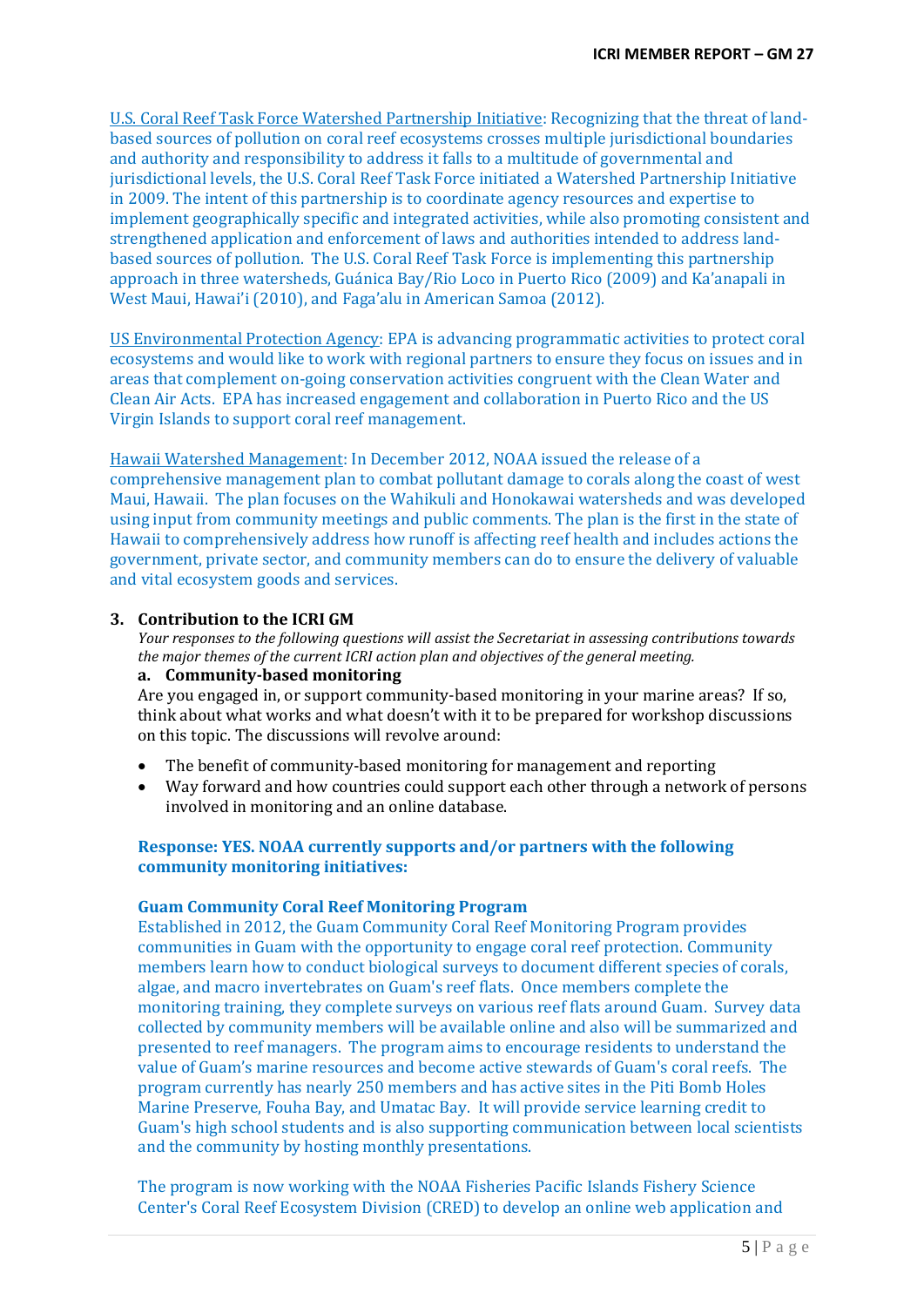database to allow our volunteers to enter and query data online. CRED is currently working on a similar application for the Guam resource agencies' monitoring program and should be able to easily modify that application for our needs. This will be a huge improvement in the program and will help individual community groups have more autonomy while still providing data to managers

#### Lessons learned:

1. The program has had tremendous positive feedback. Guam residents are excited to get involved and have sought opportunities to learn more about coral reefs and to help protect them.

2. Monitoring programs need to be realistic about the type of data that citizen scientists can collect. The Guam program keeps data collection simple and recognizes limitations. The program has selected methods that provide useful information for communities and managers, though not as detailed as methods used by professional scientists.

3. It is important to follow up with community members. It's not enough to train people and conduct occasional data collection events. There needs to be follow through as well. Early attempts in Guam failed because there wasn't a dedicated program coordinator. It takes a surprising amount of effort to schedule trainings and data collection events, coordinate program volunteers, enter data, advertise and recruit new members and report back to program members. Guam currently has a full time staff position, specifically to develop program materials, interact with community members and government managers, enter data, and work on outreach and education efforts. The government scientists working with the program conduct the trainings, ensure that data collection goes smoothly, and analyse the data.

4. There had been a lot of interest on Guam for this type of program but no one knew how to get started. The program was opened to all Guam residents and managers are now trying to identify cohesive groups around Guam that are interested in adopting their own monitoring site and are teaching additional steps, such as how to map reefs, select transects and work with their data. This will take some of the organizational and scheduling burden off of the program coordinator and should help build stewardship. Using existing groups makes members more likely to stay involved. The program is also starting to work with community groups, school groups, church groups, etc. The program has a facebook and web page for more information: [https://www.facebook.com/GUreefmonitoring;](https://www.facebook.com/GUreefmonitoring) http://guamreefmonitoring.wordpress.com/

### **The Reef Environmental Education Foundation (REEF)**

EEF continues a 20-year tradition of volunteer fish counts that support marine sanctuary monitoring. REEF has developed training materials, field manuals, and data management and reporting capabilities for a wide variety of geographic areas, and volunteers frequently focus their work in marine sanctuaries. Their data and information has been used to determine the status and trends in fish communities, and contributes to the condition reports prepared periodically for the sanctuaries as well as helping to inform fisheries management in these areas.

#### **NOAA Office of National Marine Sanctuaries Monitoring Programs**

The NOAA Office of National Marine Sanctuaries manages community volunteer monitoring programs at the national level and at national marine sanctuaries across the country, including Stellwagen Bank, the Olympic Coast, Gulf of the Farallones, Monterey Bay, and the Channel Islands. Monitoring programs at coral reef sites include:

Caring for Florida Keys National Marine Sanctuary: Florida Keys National Marine Sanctuary Team OCEAN volunteers are stationed on sanctuary vessels at heavily visited reef sites throughout the Keys during peak recreational boating seasons and high-traffic holiday weekends. Volunteers inform the public about the sanctuary and its special zones, encourage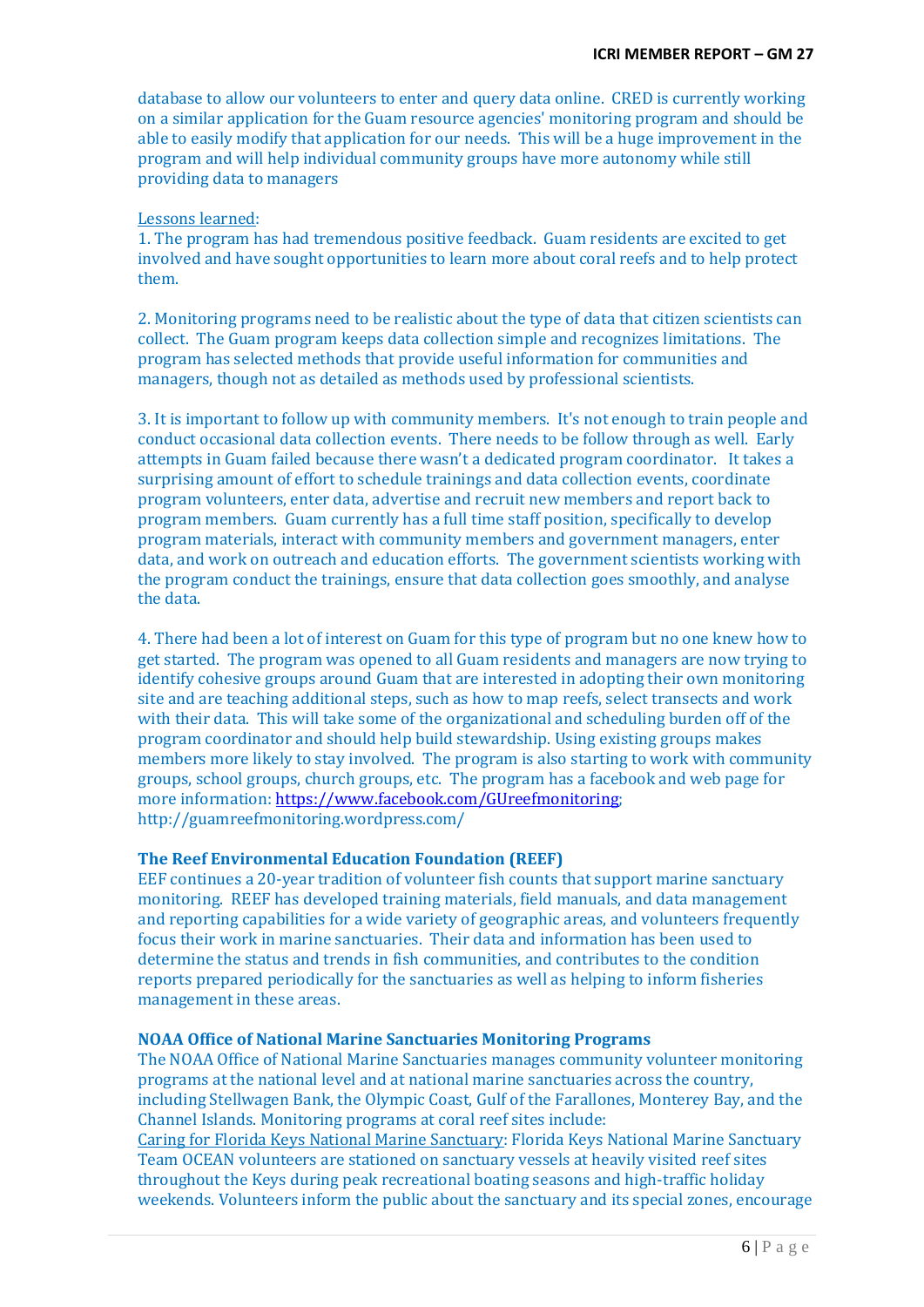proper use of sanctuary resources, and provide tips on how to practice basic boating safety. Team OCEAN volunteers also participate in beach clean-ups, removing up to 10,000 pounds of marine debris yearly.

Conducting Scientific Diving and Phytoplankton Monitoring at Gray's Reef National Marine Sanctuary: Volunteer divers work with Gray's Reef National Marine Sanctuary's scientific dive operations to conduct fish counts, marine debris removal, and assist with sanctuary dive operations during the field season and on research cruises. Gray's Reef volunteers also conduct trawls of estuarine and coastal waters to observe present species of phytoplankton. Looking at patterns in abundance of common species along with weather and environmental factors can give fisheries managers a heads-up concerning harmful algal blooms (HABs) resulting in red tides and fish kills.

### **b. Co-management**

Do you have co-management arrangements in place for your marine reserves? If so, start thinking about what they are, and what works for you in preparation for workshop and field trip discussions on this topic. There will be some interactive exercises to help guide your thinking and possible way forward.

### **Response: YES.**

USAID promotes co-management arrangements in most of its development programs. Comanagement arrangements include the fishers in management decision-making process along with the local managers. Including fishers in the development of regulations helps to build "social capital," shown to be a critical component of successful management. Social capital enhances compliance with the laws and regulations and increases enforcement effectiveness.

A number of coral sites within the NOAA National Marine Sanctuary System have formal comanagement arrangements in place, usually through a formal MOU and within the boundaries when State waters are included. These sites include the National Marine Sanctuary of American Samoa, Hawaiian Islands Humpback Whale National Marine Sanctuary, Papahanaumokuakea Marine National Monument, and the Florida Keys National Marine Sanctuary.

# **4. Is there any other topic you would like to raise during the meeting?**

### **YES NO**

If yes, please indicate which topic and the reason why you would like to raise it:

# **5. Please list relevant publications, reports you have been released since the last meeting.**

| Title (incl. author and date)                                                                                                                                                                                   | Type of<br>publicatio<br>n (Paper,<br>report<br>etc.) |
|-----------------------------------------------------------------------------------------------------------------------------------------------------------------------------------------------------------------|-------------------------------------------------------|
| U.S. Coral Triangle Initiative Support Program. (2013). Climate Change Adaptation<br>for Coral Triangle Communities: Guide for Vulnerability Assessment and Local Early<br><b>Action Planning (LEAP Guide).</b> |                                                       |
| Pomeroy, R., R. Brainard, M. Moews, A. Heenan, J. Shackeroff, and N. Armada. Coral<br>Triangle Regional Ecosystem Approach to Fisheries Management (EAFM) Guidelines.                                           |                                                       |